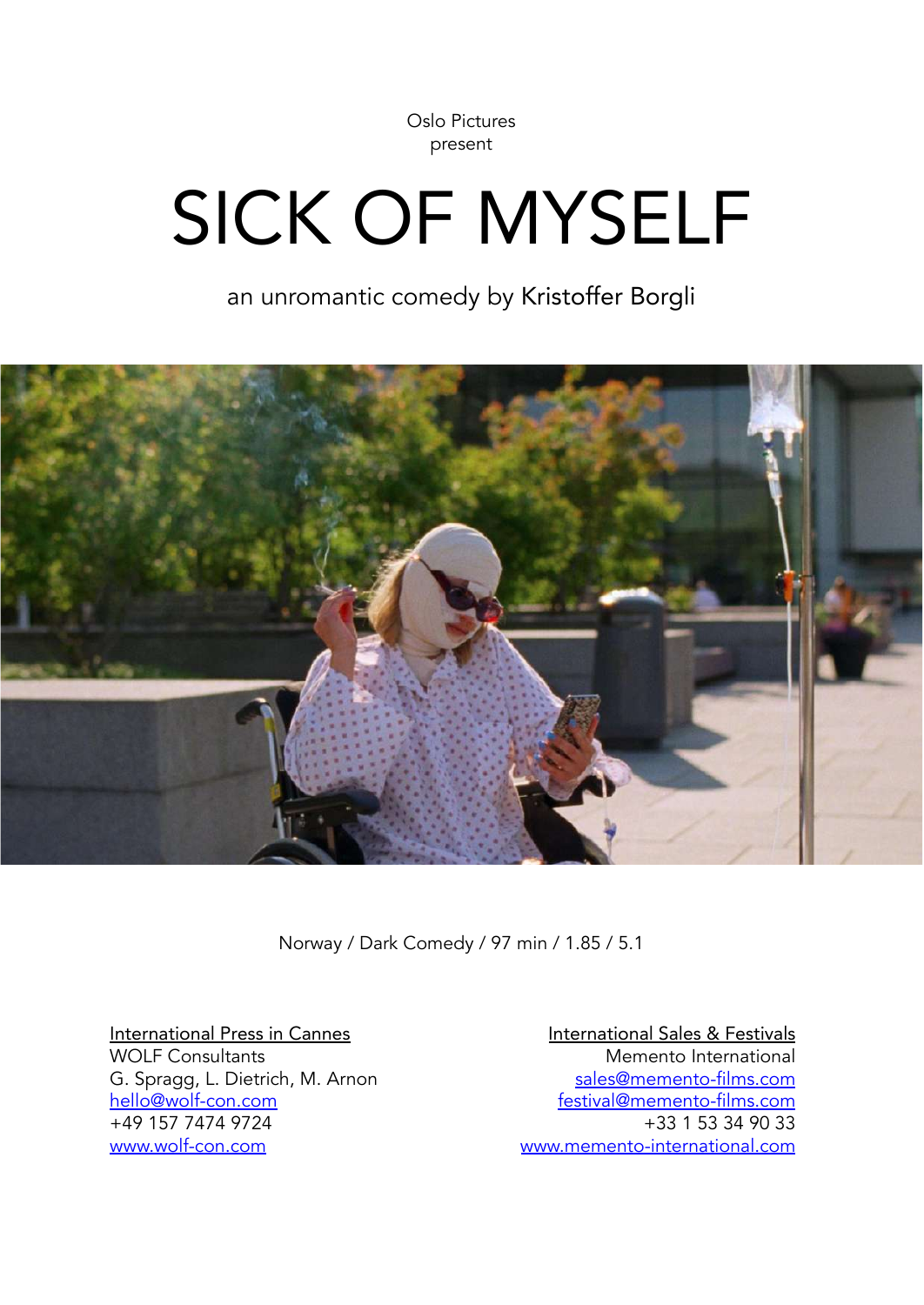Signe and Thomas are in an unhealthy, competitive relationship that takes a vicious turn when Thomas suddenly breaks through as a contemporary artist. In response, Signe makes a desperate attempt to regain her status by creating a new persona hell-bent on attracting attention and sympathy.

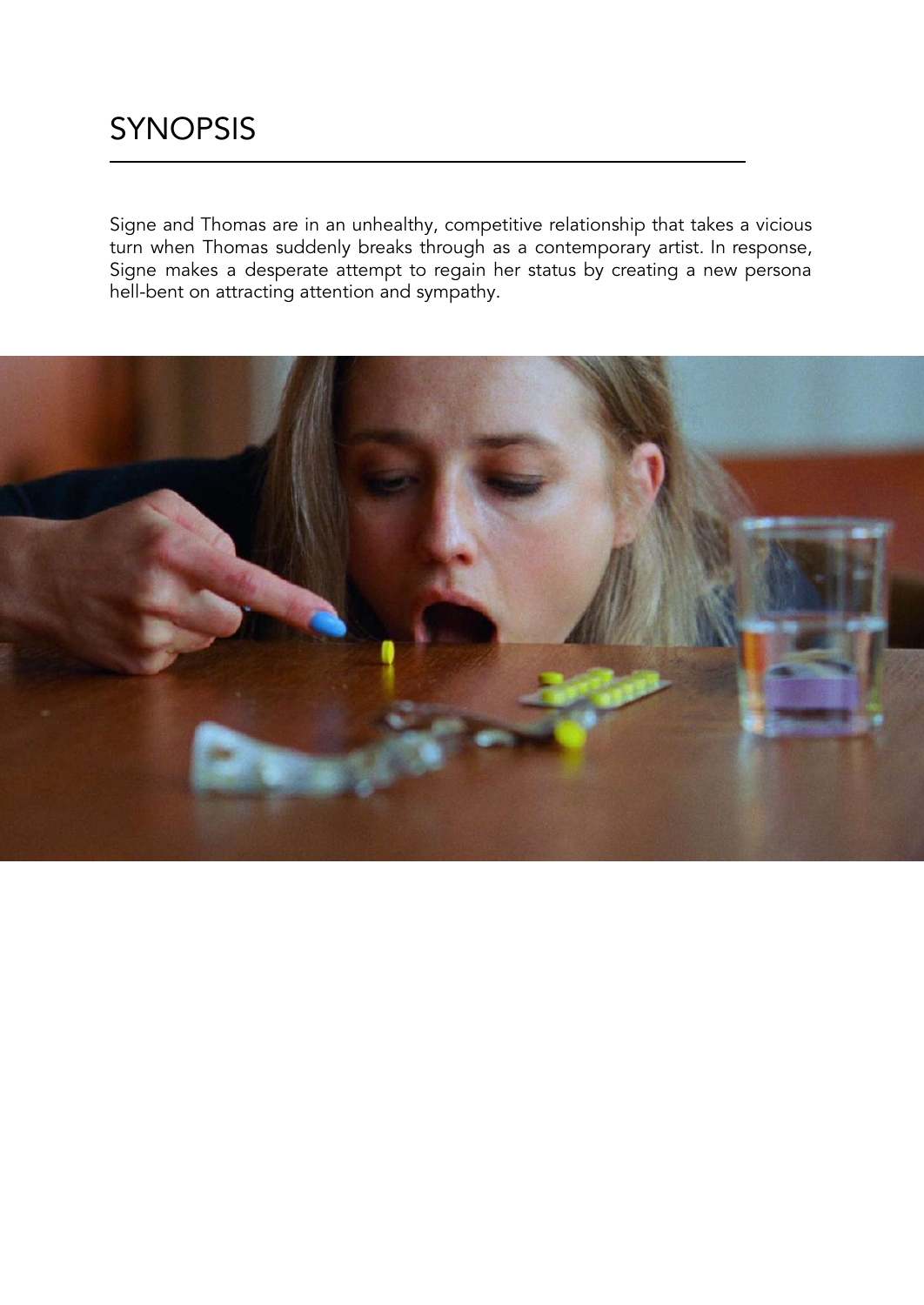## DIRECTOR'S INTERVIEW

#### What inspired you to make a film about a dysfunctional, toxic relationship – an 'anti-rom-com'?

It all started with the main character Signe and her story, but I found myself getting interested in her boyfriend Thomas as the drafts progressed. It suddenly became clear that the backbone of the story really was the dynamic between them, that the motivation for their actions often seemed triggered by their competitive relationship.

I started with an image of where the story should end, but I didn't know how to get there. I wanted the movie to take place in the real world, in a social environment I had observed in Oslo, but since the character ends up going so far, mapping out every turn she needed to take was a challenge. The audience has to go there with her, step by terrible step.

#### How did you decide to cast Kristine Kujath Thorp to carry your film, and how did she contribute to shaping Signe's character?

I feel so lucky that I got Kristine to do this, it's a challenging character which fully came to life once Kristine was cast. It's a forceful and psychologically complex part that also required comedic timing and extreme physical maneuvering to pull off. In preparation we were exploring a sort of double acting: how do you portray a character who never shows her true self? She lies a lot, she tries to come off as humble when she's not, she always brings a level of acting to her social situations.

Acting a character that acts was an intricate balance to strike, and one that Kristine handled really well. And on top of that there were all of these physical elements, how her body starts acting up in strange, horrific and sometimes comedic ways. The rehearsals sometimes felt like preparing for an awkward dance show. At a point we even tried using light electroshock to generate unexpected physical behavior, but it was just a painfully bad idea.

#### What was the process and craft involved in Signe's physical transformation, making Signe's face almost its own character in the film?

Prosthetic makeup is so vital to the film that I thought of Izzi Galindo, our brilliant designer, as one of the stars of the film. We spent many months designing Signe's different stages of transformation, trying to achieve something that was both shocking and beautiful. Our collaboration was so fun that, when the production got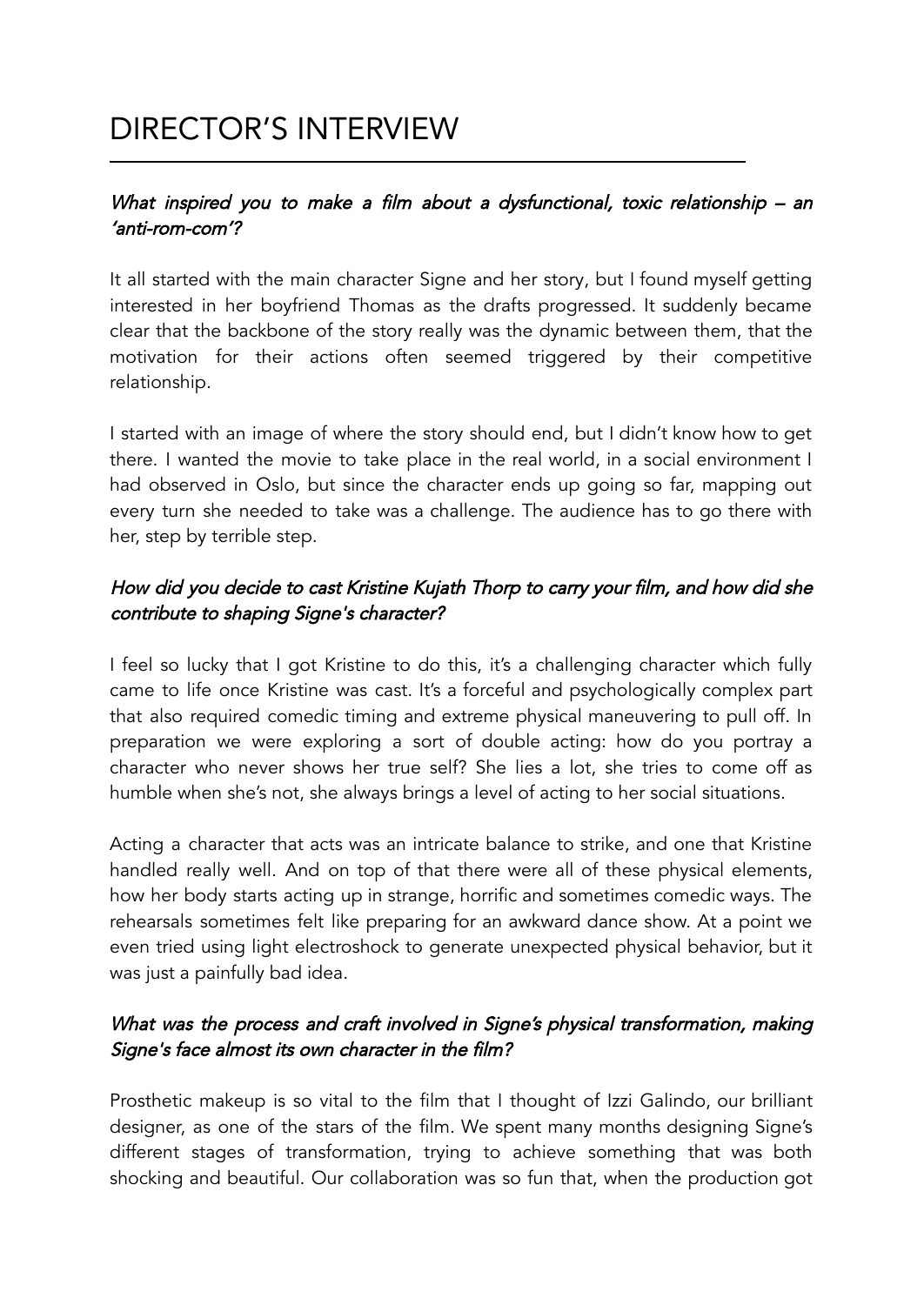pushed due to COVID, we ended up shooting a short film with a completely different idea prior to making Sick of Myself called Eer, which you can find online.

I think we are both fascinated with the sensation an altered face or body can generate. We were trying to find the line where the dysmorphia would be seen as both appealing and shocking at the same time.

As we started pre-production we discovered that Norway doesn't really have an industry to support the level of work Izzi does, so he set up this makeshift prosthetics factory in the Oslo suburbs where he and a couple of assistants worked day and night for months to meet the demands of the project. It was kind of an insane operation, and I truly believe no one but Izzi could or would have pulled it off.

It's also fun to be attending the festival with this film at the same time as David Cronenberg is in the lineup, as I'm sure he's to blame for my interest in prosthetics and body horror in the first place.

#### What else did you want to achieve in terms of aesthetics? The film seems to effortlessly combine <sup>a</sup> formal elegance with the more extreme aspects.

A relevant quote here would be "I like beautiful melodies telling me terrible things." I wanted to capture this somewhat uncomfortable story in the most beautiful way I could. I wanted to shoot it during the beautiful summers we have in Oslo. I wanted it to look and feel as timeless as possible, both to balance the very contemporary story, but also to allude to the immortal relevance of some of the themes like narcissism and jealousy. So we shot it on 35mm, there's a lot of classical music in the film and hopefully it all translates to a beautiful film portraying terrible things.

#### How do you strike the balance between realism and satire, comedy and tragedy?

There's nothing about this story that started purely from my imagination, it all comes from observation which has then been curated and heightened for comedy, for conflict, for story. I'm hoping that the characters become more familiar and real as the plot increases in absurdity.

I seem to have a huge appetite for discomfortable humor. Ideas that are both painful and funny seem to stick for me. I'm not really setting out to create a distinct tone, the script just keeps getting refined intuitively till it feels like something I'd want to see on the screen.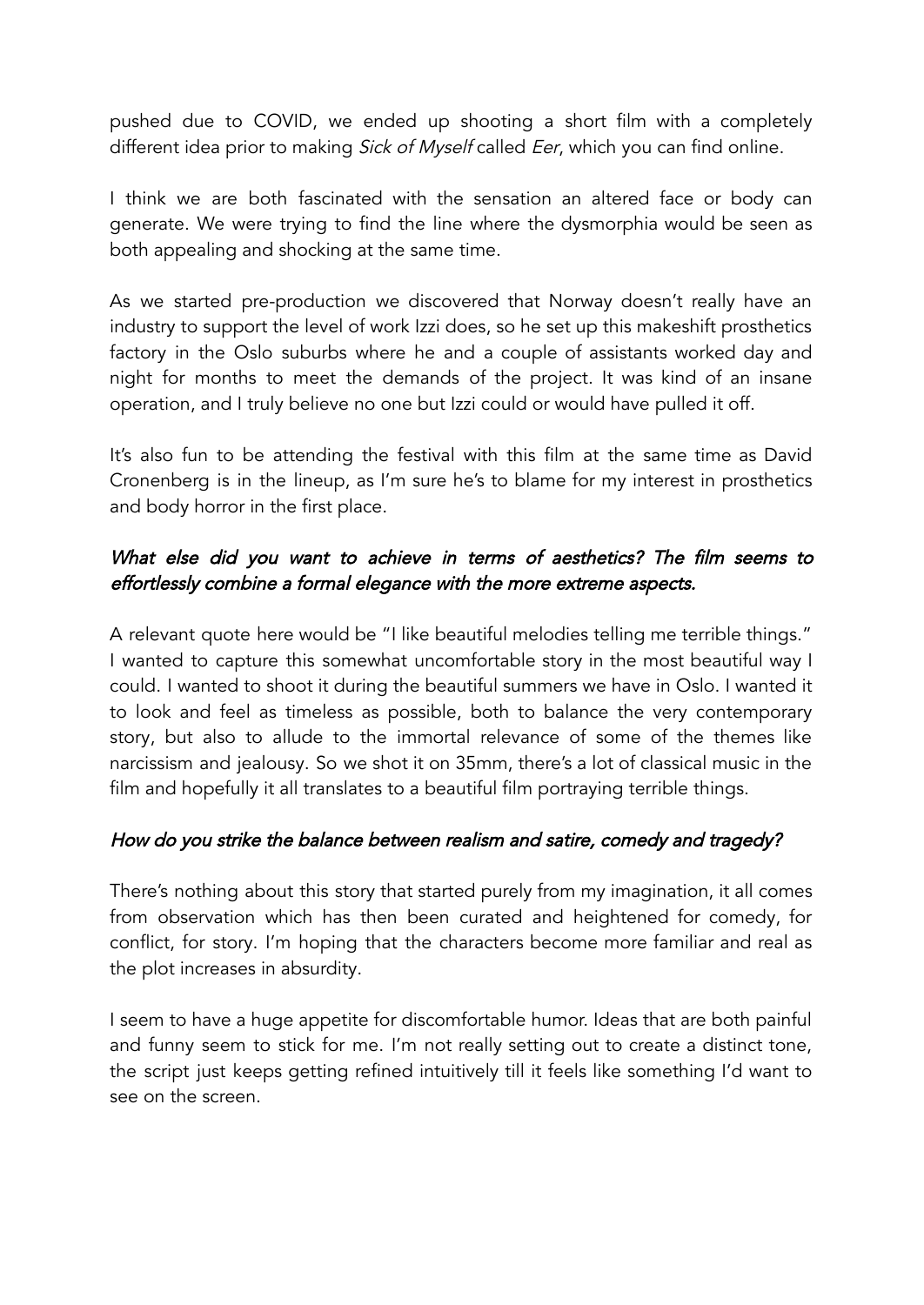#### Are there good and bad people in this story, or is everyone equally despicable?

I actually think the characters are highly relatable, it's just that most people have enough self-awareness and shame to stop them from acting impulsively like they do in the film. I love how fiction gives us the opportunity to live through someone else's thrilling disregard for moral boundaries without us having to deal with the consequences ourselves. With Sick of Myself I was trying to make characters that were highly watchable, not necessarily "likeable". The writer Saul Bellow said "One thought-murder a day keeps the psychiatrist away." There's something in that quote that speaks to my desire to explore these cringe-inducing and sometimes awful situations in fiction.

Morally, the film doesn't exactly let the characters' misdeeds go unpunished. In that sense the story also works as a parable. I welcome any interpretation of the movie, and anyone is entitled to their opinion, but to me this was about finding humor in the darker parts of modern life and culture.

#### You're LA Based, but SICK OF MYSELF was produced and shot in Scandinavia. Will you continue to work between both continents? What's next for Kristoffer Borgli?

I still feel like I'm on a prolonged visit to the US, and I don't have a clear plan for where I want to stay. I have a US based project that will be shot this year, so that will keep me here for a while, but I also had such a great experience shooting my feature in Norway and Sweden that I'm sure I'll write another story set there. Whatever makes sense for the idea!

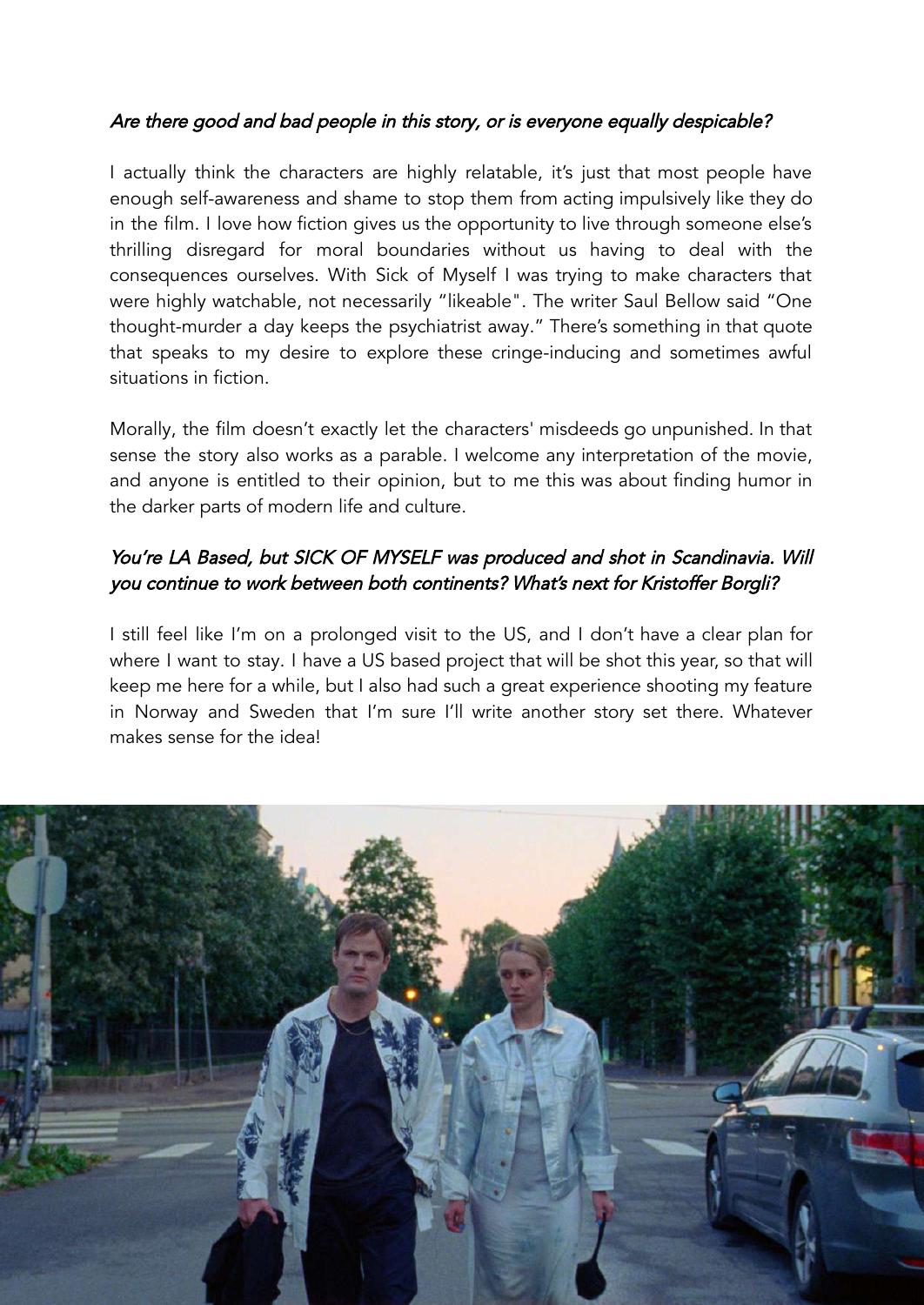Kristoffer Borgli is a Norwegian, LA-based, writer and director. His numerous works of short and long format films have played festivals like Sundance and SXSW.

Selected filmography:

SICK OF MYSELF, 2022 / Writer & Director

EER, 2021 / Writer & Director / Short

FORMER CULT MEMBER HEARS MUSIC FOR THE FIRST TIME, 2020 / Writer & Director / Short Sundance Film Festival 2020

SOFTCORE, 2020 / Writer & Director / Short

A PLACE WE CALL REALITY, 2018 / Writer & Director / Short Gothenburg Film Festival 2018, Jury Award Winner at the Norwegian Short Film Festival 2018

DRIB, 2017 / Writer & Director / Docufiction SXSW 2017, IFDA 2017, CPF:DOX 2017

WHATEVEREST, 2012 / Writer & Director / Short Jury Award Winner at the AFI Fest 2012

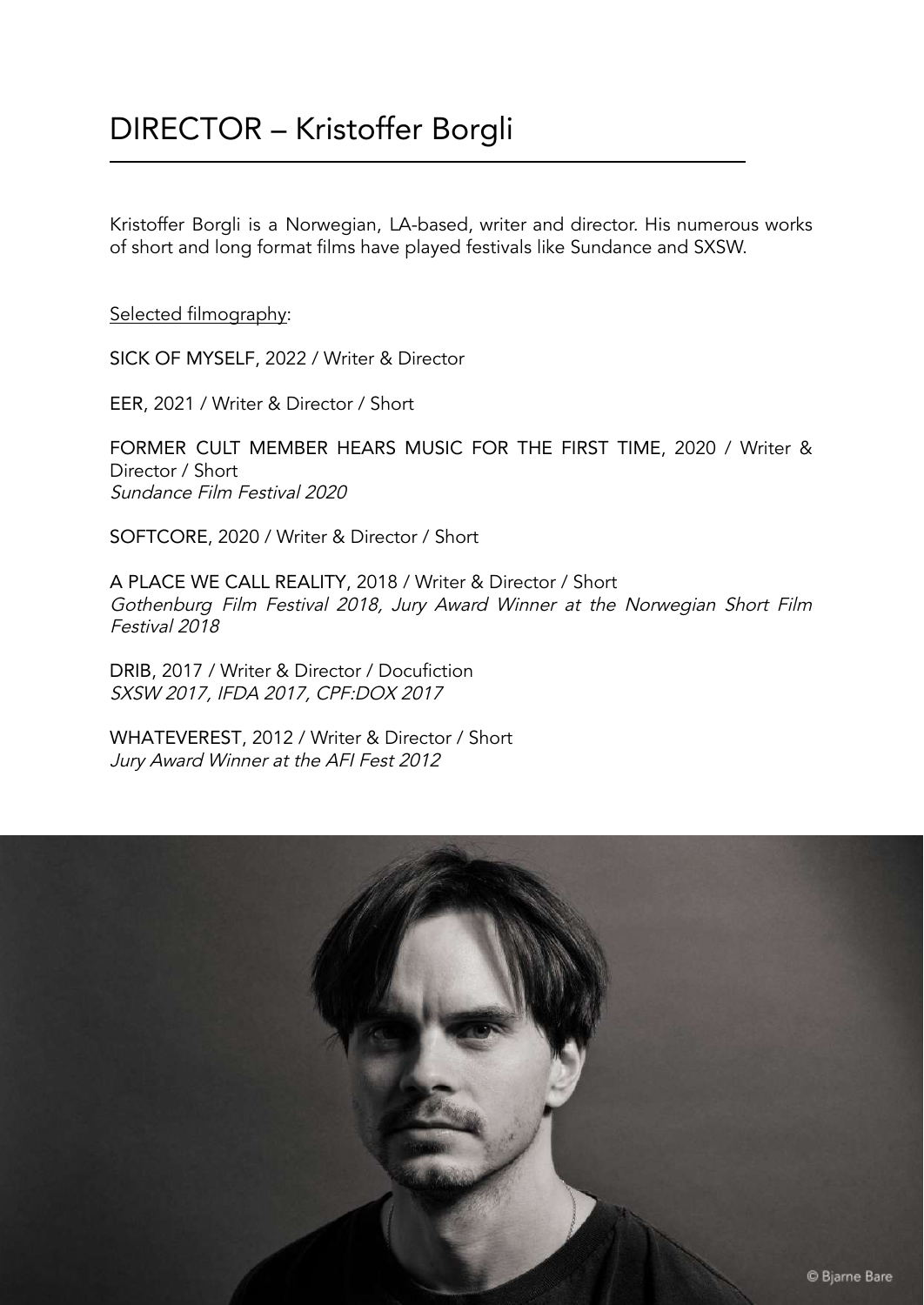## CAST – Kristine Kujath Thorp / Signe

Kristine Kujath Thorp is a Norwegian-born actress who currently lives in Copenhagen, Denmark. In spring 2021, Kristine starred in the award-winning Norwegian comedy-drama NINJABABY for which she won the Amanda Award for Best Actress. NINJABABY also won the SXSW FF Audience Award Global and the award for Best Comedy at the European Film Awards. The success of the film both in Norway and internationally brought Kristine to the attention of audiences worldwide for her portrayal of the lead character, Rakel.

Selected filmography:

SICK OF MYSELF by Kristoffer Borgli, 2022 Cannes Un Certain Regard

THE GREAT SILENCE by Katrine Brocks, 2022

NINJABABY by Yngvild Sve Flikke, 2021 Best Generation 14plus Film in Berlin, Best European Comedy, Amanda Award for Best Actress, SXSW Audience Award

THE BURNING SEA by John Andreas Andersen, 2021

BETRAYED by Eirik Svensson, 2020

NOGET OM EMMA, TV series, 2020

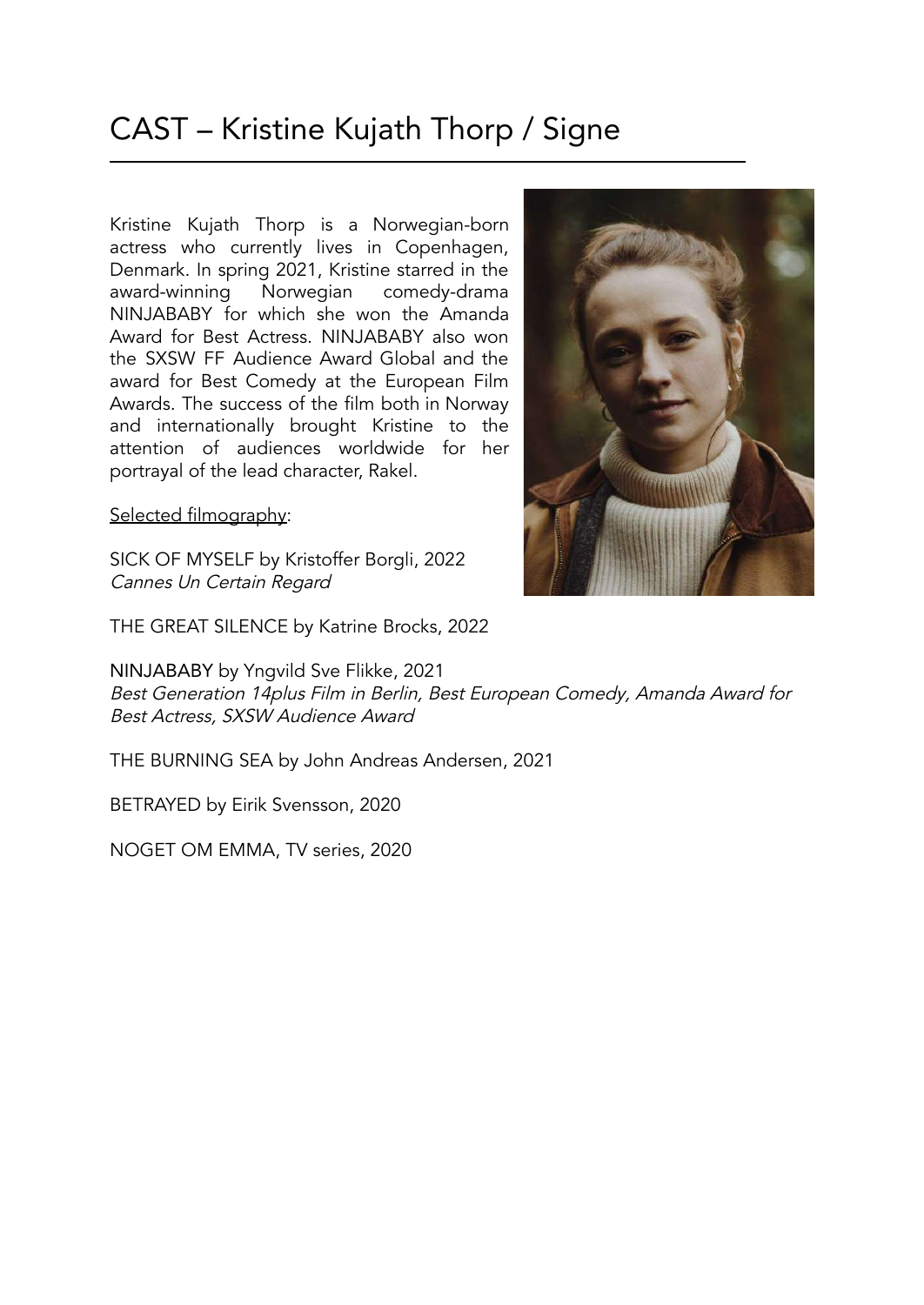Eirik Sæther (born in 1983) is a visual artist working within the fields of sculpture, painting, video and performance. Although he has previously directed and acted in his own shorts, the role as "Thomas" in SICK OF MYSELF constitutes his first leading role.

He graduated from Oslo Academy of the Arts' MFA program in 2010. Sæther has previously held solo exhibitions in galleries such as Jenny's, L.A. and Edouart Montassut, Paris, as well as participation in the 9th Berlin Biennale.

His works are in the collection of The National Museum in Norway and Fondation Galeries Lafayette in Paris, among others. He is currently running the gallery Haus der Kunst in Oslo.

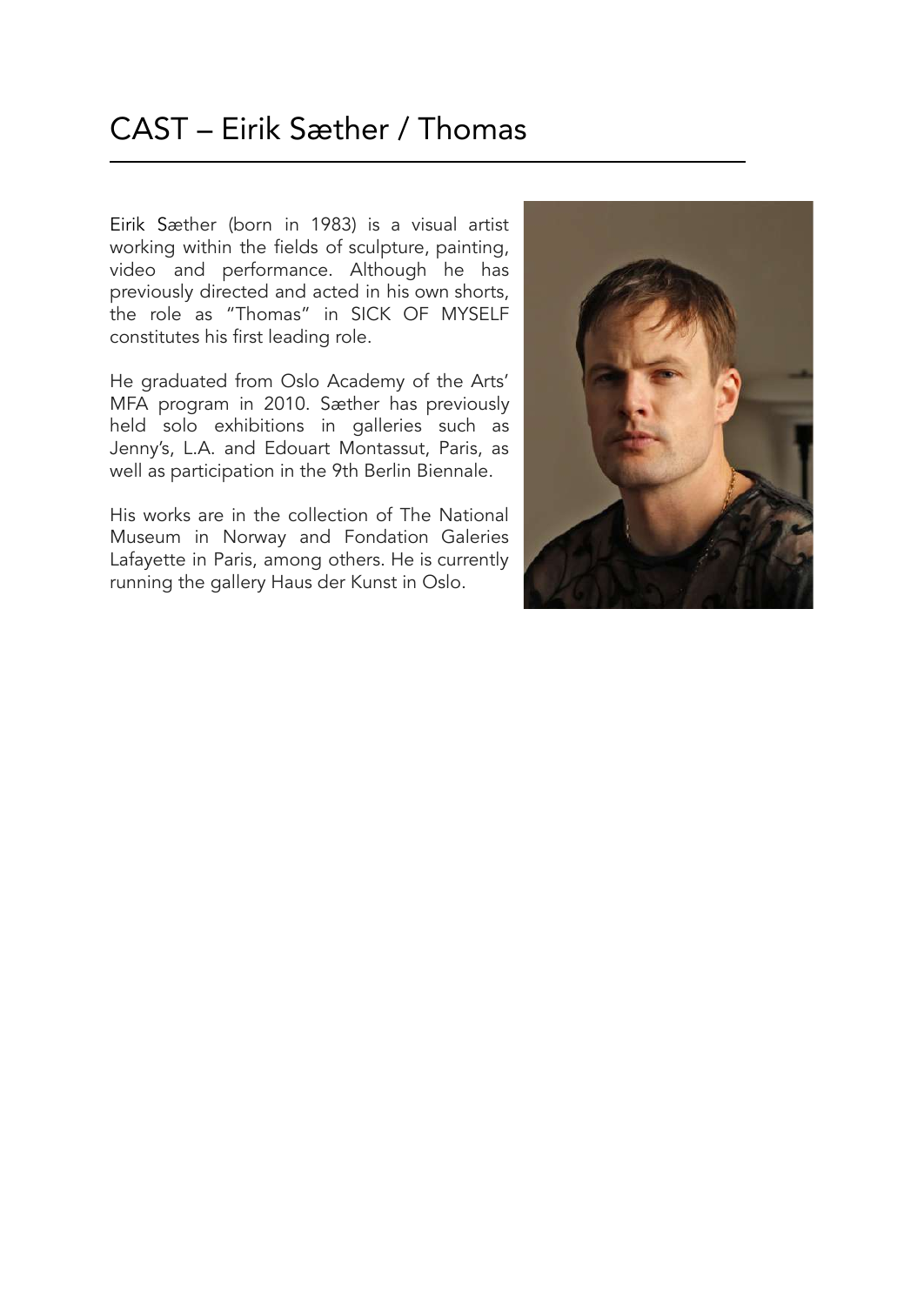# FULL CAST

| Signe    | Kristine Kujath Thorp            |
|----------|----------------------------------|
| Thomas   | Eirik Sæther                     |
| Marte    | Fanny Vaager                     |
| Yngve    | Fredrik Stenberg Ditlev-Simonsen |
| Emma     | Sarah Francesca Brænne           |
| Beate    | Ingrid Vollan                    |
| Stian    | Steinar Kloumann Hallert         |
| Lisa     | Andrea Bræin Hovig               |
| Nora     | Frida Natland                    |
| Kristina | Guri Glans                       |
| Espen    | Henrik Mestad                    |
| Anja     | Matilda Höög                     |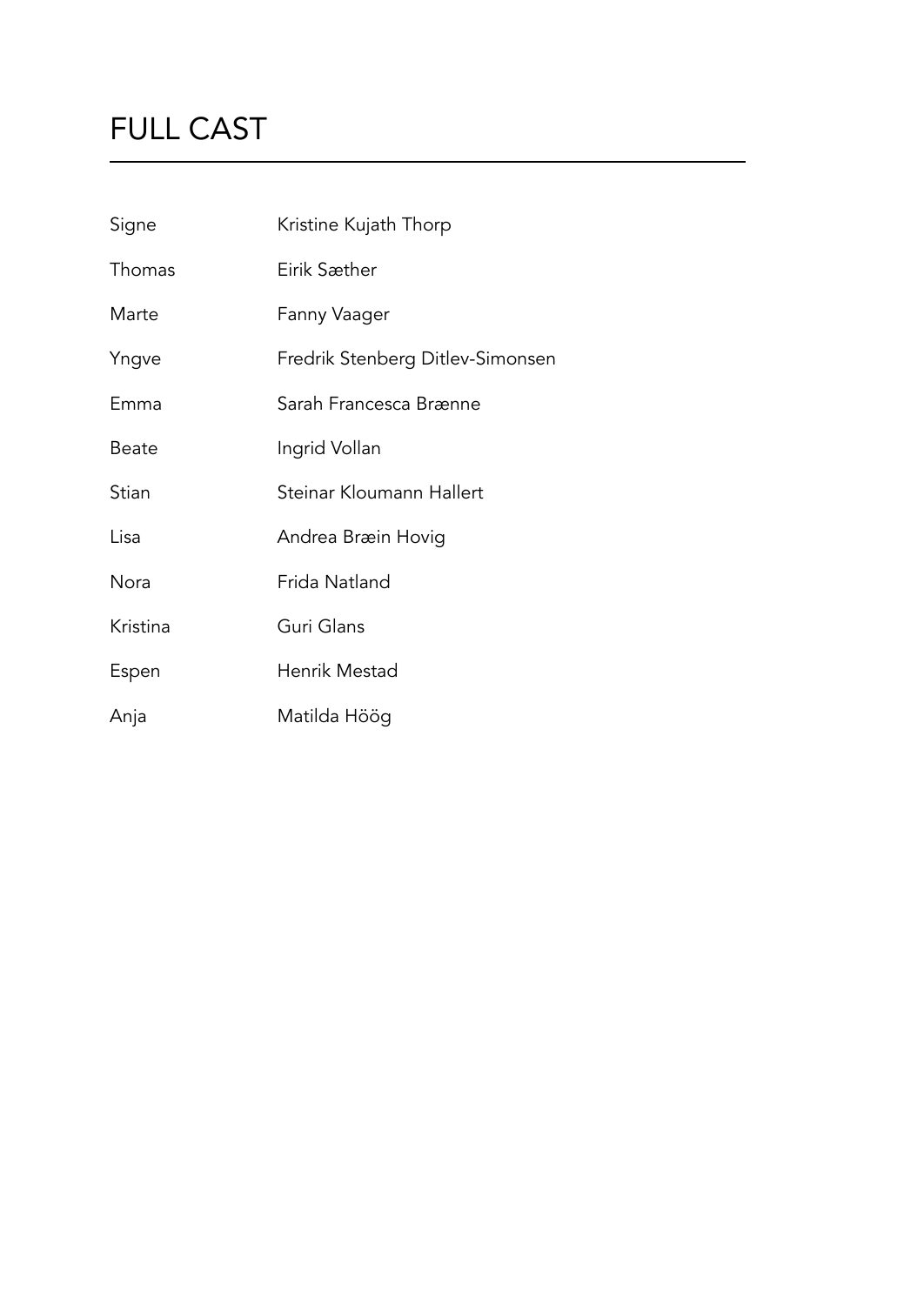Oslo Pictures is an independent Norwegian film production company. They mainly focus on director driven feature films and TV drama, and aim to have a high-quality portfolio with an international appeal.

The company (previously known as Film Farms) was reestablished in 2018 after bringing director Joachim Trier and screenwriter Eskil Vogt on board. Oslo Pictures has since then co-produced award-winning features such as THE BODY REMEMBERS WHEN THE WORLD BROKE OPEN (2019) and HOPE (2020).

Oslo Pictures first film as majority producer, THE WORST PERSON IN THE WORLD, premiered in Cannes in 2021, where Renate Reinsve brought home the award for Best Actress. It was later nominated for two BAFTAs and two Academy Awards (Best International Feature Film and Best Original Screenplay).

This year, Oslo Pictures returns to Cannes in Un Certain Regard for the World Premiere of Kristoffer Borgli's SICK OF MYSELF.